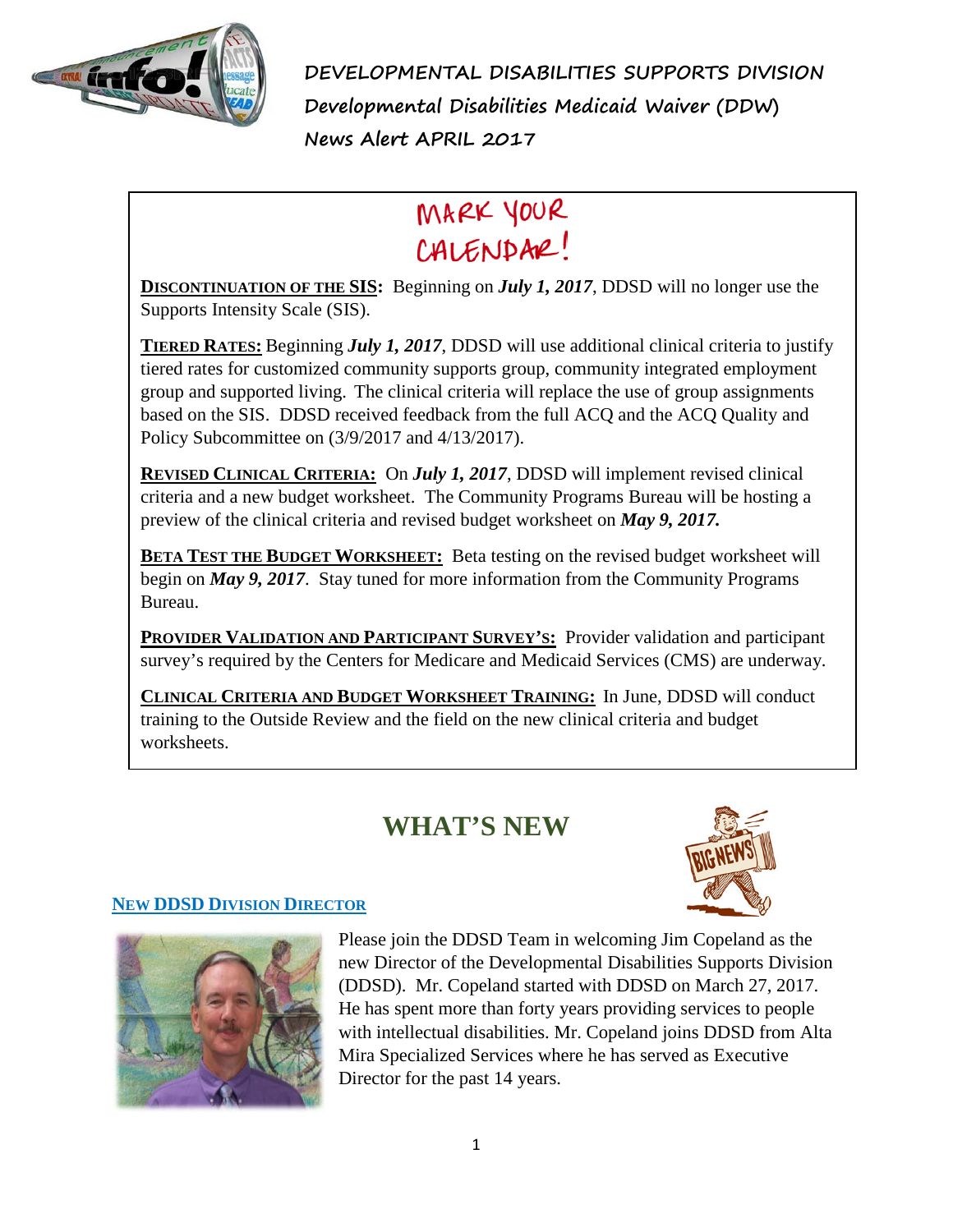

**DEVELOPMENTAL DISABILITIES SUPPORTS DIVISION Developmental Disabilities Medicaid Waiver (DDW) News Alert APRIL 2017**

#### **CMS FINAL RULE: (The CMS Final Rule applies to the DD, Mi Via and Medically Fragile Waiver Programs operated by DDSD.)**

- 1. NM Statewide Transition Plan: The CMS granted New Mexico an initial approval of the state's Home and Community-Based Waiver Statewide Transition Plan on January 13, 2017.
- 2. The Know Your Rights Steering Committee hosted 10 statewide Know Your Rights Campaign Town Hall Meetings for individuals with intellectual and developmental disabilities, families and guardians this quarter. Over 500 people attended.
- 3. The Provider Validation and Participant Survey started the week of April 3<sup>rd</sup>. The division anticipates that the provider validation and participant survey process will be completed by September 2017. Findings will be sent to providers in September, after all the data is scored. If you have questions about the provider validation and participant survey process, please contact Kristina Blakney at the Center for Development and Disability (CDD) at (505) 272-6247.

#### **PROGRAM UPDATE**

- 1. The Human Services Department submitted the DDW renewal to CMS on March 1st.
- 2. DDSD is in the process of revising the DDW service standards and will seek provider and stakeholder feedback in the coming months. Please note, that there will not be any changes to the current service models. The division is making changes that will include: restructuring the chapters and incorporating relevant policies and director's releases, removing duplication, adding requirements related to compliance with the CMS Final Rule, health care coordination, and quality assurance practices. DDSD intends to use one set of service standards for all eligible DDW participants, including Jackson Class Members. Look for a preview of the new chapter structure that will be distributed by DDSD on *May 1, 2017*.
- 3. DDSD is conducting an analysis of Supported Living Individual Intensive Behavioral Support criteria and rate structure. Stay tuned for more information in the next couple of months.
- 4. *Non-Ambulatory Stipend*: Recommendations to expand the intent of the stipend is underway by DDSD.